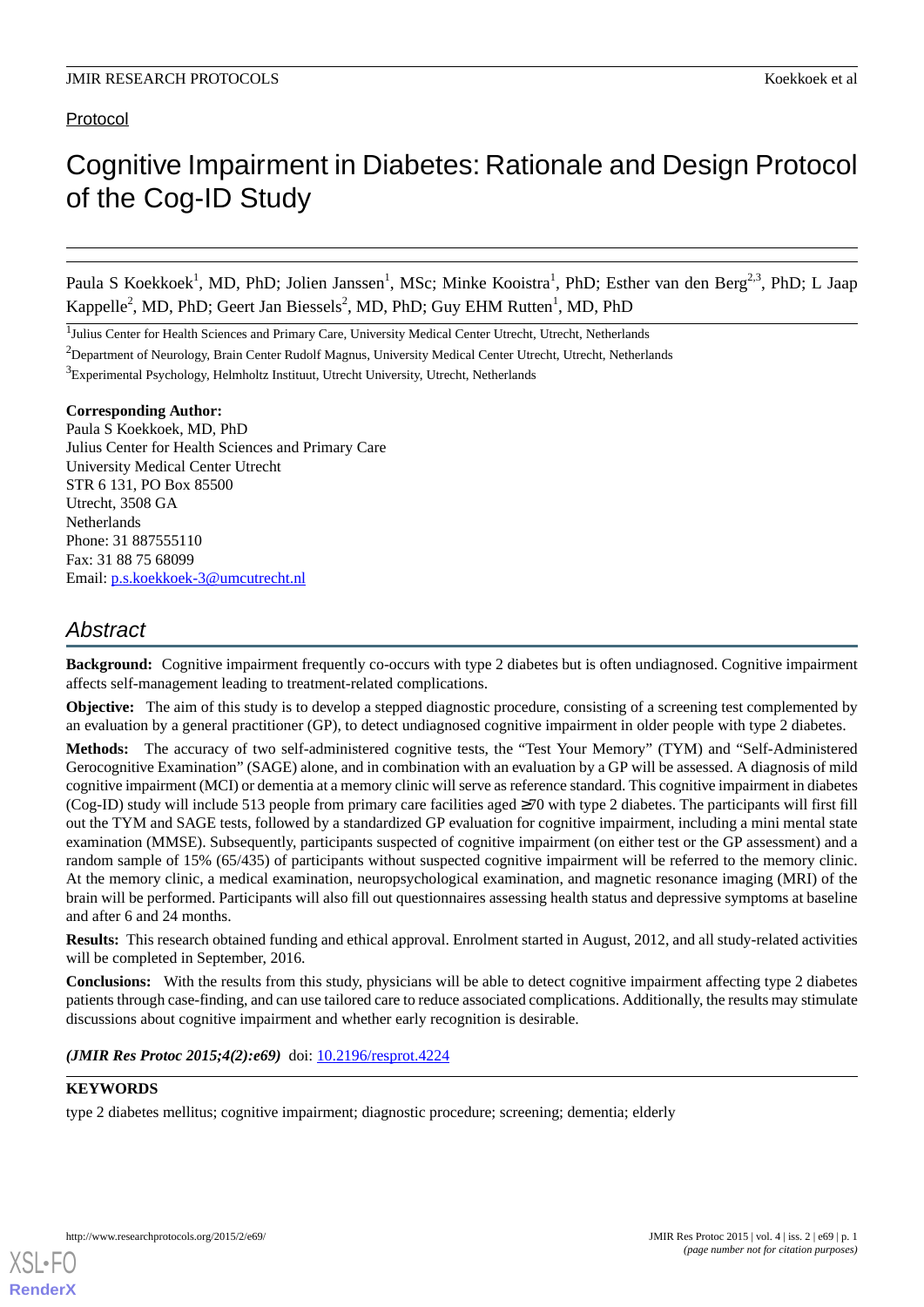# *Introduction*

#### **Background**

Patients with type 2 diabetes have an increased risk of cognitive impairment and a doubled risk of dementia compared to people without diabetes [\[1](#page-7-0),[2\]](#page-7-1). Cognitive impairment often remains unrecognized by physicians, even when patients or their relatives express complaints [[3](#page-7-2)[,4](#page-7-3)]. This is an important problem since in patients with type 2 diabetes, cognitive impairment is associated with impaired self-management and an increased incidence of diabetes-related complications [\[5](#page-7-4),[6\]](#page-8-0). Early recognition of cognitive impairment could assist the general practitioner (GP) in taking appropriate, personalized measures in diabetes management to prevent complications [\[7](#page-8-1)].

Routine screening for cognitive impairment in elderly patients with type 2 diabetes has been advocated [\[8](#page-8-2)]. The American Diabetes Association advises to individualize diabetes treatment and to adjust management to the preserved capacity of patients, thereby specifically taking into account cognitive functioning [[9\]](#page-8-3). However, compared with other potential complications and co-morbid conditions of type 2 diabetes, the diagnostic evaluation of diabetes-associated cognitive impairment is underdeveloped. While screening algorithms have been established for microvascular complications, such as retinopathy or nephropathy, there is no established method to detect undiagnosed cognitive impairment. The ideal procedure for the assessment of possible disturbances of cognitive functioning should be easy and quick to perform. The procedure should readily identify people who require further, more elaborate and time consuming, evaluations by the GP or possibly referral to a memory clinic. Unfortunately, administration of most cognitive tests already requires a lot of time from a physician, nurse, or other health care worker. In addition, currently available tests with the shortest administration times tend to cover only certain aspects of cognition, particularly those affected in Alzheimer's disease. Moreover, these tests are much less accurate in identifying people with other conditions, in particular vascular cognitive impairment [[10\]](#page-8-4).

These issues may be resolved by the recent introduction of self-administered cognitive tests, such as the Test Your Memory (TYM) [[11\]](#page-8-5) and the Self-Administered Gerocognitive Examination (SAGE) [\[12](#page-8-6)] tests. In a memory clinic setting, these tests have been shown to measure a broader range of cognitive domains than the mini mental state examination (MMSE) and they were also able to detect mild cognitive impairment (MCI) [\[11](#page-8-5)[-13](#page-8-7)]. Therefore, in our view, these self-administered cognitive tests could be promising tools for the detection of cognitive impairment in type 2 diabetes in primary care.

The ultimate goal of a diagnostic procedure for cognitive impairment is to improve clinical outcomes and patients' quality of life. However, before the effect of a diagnostic procedure can be evaluated, which specific tests to include must be determined. The latter is examined in this cognitive impairment in diabetes (Cog-ID) study. Here, we aim to establish a reliable, valid, and efficient stepped diagnostic procedure to detect cognitive impairment in patients ≥70 years of age with type 2

 $XS$  • FC **[RenderX](http://www.renderx.com/)** diabetes, starting with the TYM and the SAGE tests. It is unknown which of these two tests is best suited for application in a primary care setting; therefore we will assess the accuracy and feasibility of both. In addition, we will describe how early detection of cognitive impairment affects treatment and quality of life in an observational study that is part of the main study. Together, the results will help shape future studies with the goal of answering the unresolved, but increasingly relevant and heavily debated question [[14\]](#page-8-8), whether early recognition of cognitive impairment in patients with type 2 diabetes will help the GP to take appropriate measures in disease management, and ultimately prevent treatment-related complications. Future studies are needed to assess the effect of the established diagnostic procedure on clinical outcomes in a randomized controlled trial.

#### **Objectives**

Our overall aim is to establish a reliable, valid, and efficient stepped diagnostic procedure to detect undiagnosed cognitive impairment in patients ≥70 years of age with type 2 diabetes. The procedure will consist of a self-administered cognitive test and an evaluation by a GP. Additionally, we will describe how early detection of cognitive impairment affects treatment and quality of life in participating patients in a parallel observational study. The specific objectives of the study are (1) to assess the validity of two self-administered cognitive tests (TYM and SAGE) in detecting undiagnosed cognitive impairment in elderly patients with type 2 diabetes in a primary care setting and to select the best instrument, (2) to assess the diagnostic accuracy of a standardized evaluation by a GP in detecting undiagnosed cognitive impairment in patients with type 2 diabetes, (3) to estimate the accuracy and efficiency of the best cognitive test(s) combined with the evaluation by the GP, and (4) to describe the effect of the diagnostic procedure on several aspects of diabetes care (ie, treatment targets and appointment schedules) and patients' quality of life.

# *Methods*

## **Study Participants**

General practitioners (GPs) in the surroundings of Utrecht, the Netherlands, will be asked to select patients with type 2 diabetes mellitus ≥70 years of age. Exclusion criteria include a diagnosis of dementia, previous investigation at a memory clinic, and the inability to write or read in Dutch. Patients with a disorder that might influence cognitive functioning, like substance abuse or a psychiatric or neurological disorder, but without a diagnosis of cognitive impairment are not excluded as we are interested in the presence of unknown cognitive impairment regardless of the cause. Eligible patients will receive a letter from their GP with information regarding the study. Patients will be asked to return the response form on which they can mark whether or not they are willing to participate. In the case of non-response, one reminder will be sent.

#### **Screening Tests**

#### *Test Your Memory Test*

The TYM is developed to test a range of cognitive functions and consists of 10 tasks [\[11](#page-8-5)]. It is a self-administered test and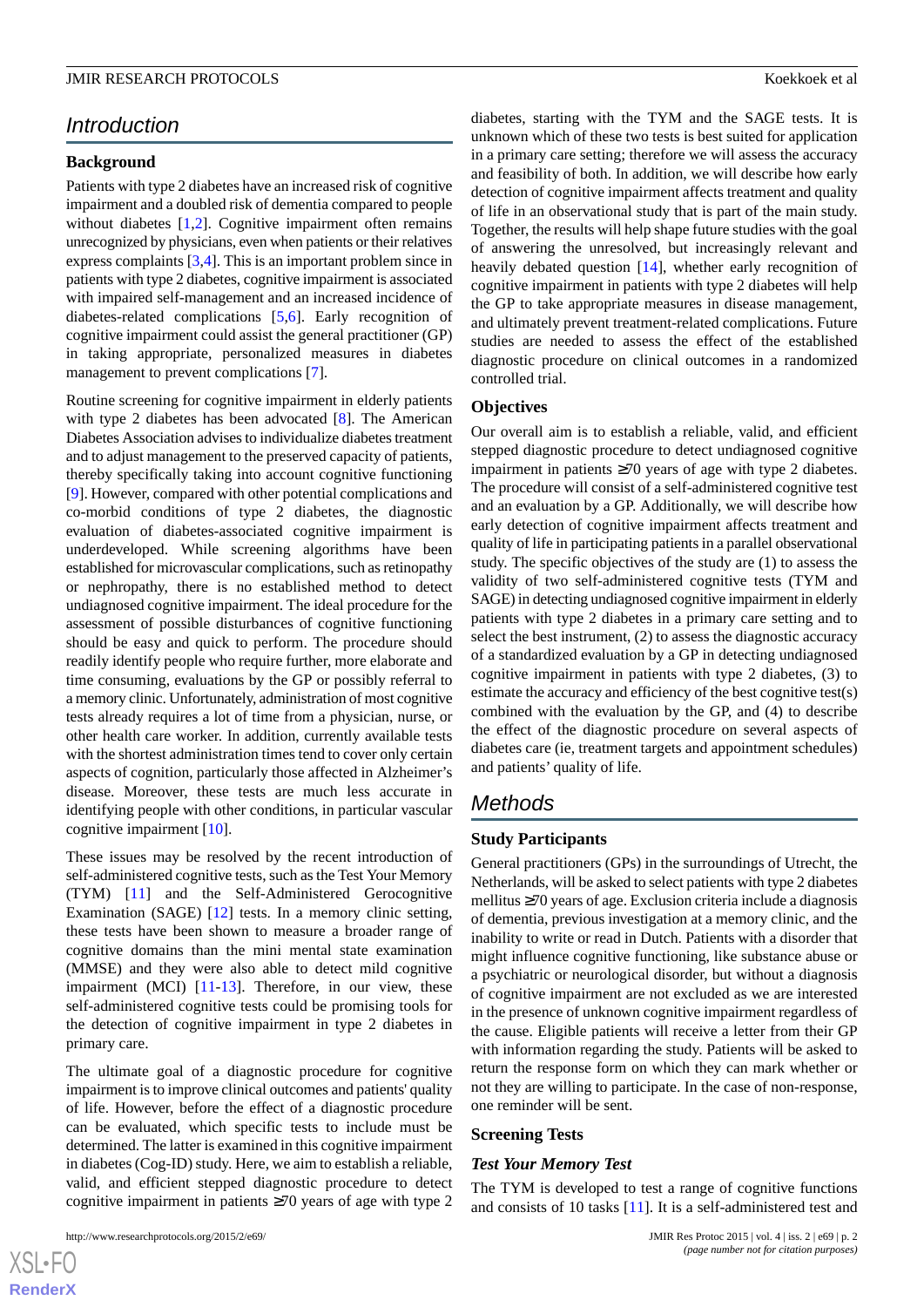takes a patient around 5 minutes to complete. The tasks include orientation (10 points), ability to copy a sentence (2 points), semantic knowledge (3 points), calculation (4 points), verbal fluency (4 points), similarities (4 points), naming (5 points), visuospatial abilities (2 tasks, total 7 points), and recall of a copied sentence (6 points). The ability to complete the test without help is an  $11<sup>th</sup>$  task (5 points); because of our study

design all patients will receive these 5 points. The maximum score is 50 points. A score of ≤39 is suggestive of dementia [[11\]](#page-8-5). The TYM was translated into Dutch and then translated back to English by a bilingual native English speaker, which resulted in a version almost identical to the original.

# *Self-Administered Gerocognitive Examination*

The SAGE measures cognitive functioning in the domains of orientation (4 points), language (4 points), memory (2 points), executive function (4 points), calculations (2 points), abstraction (2 points), and visuospatial abilities (4 points) [\[12\]](#page-8-6). Furthermore, the SAGE includes several questions on demographic information, medical and family history, and current status. The maximum score is 22 points. A score of  $\leq 14$  is suggestive of dementia [[12\]](#page-8-6). Like the TYM, the SAGE was translated into Dutch and then back into English, which resulted in a version almost identical to the original.

# **The Diagnostic Strategy**

# *Part 1: Home Visit*

Participants will be visited at home by a research physician (a trainee GP). The home visit will take about 1 hour. The

participant will be asked to fill out the TYM, SAGE, and a questionnaire assessing health status and depressive symptoms, including the Short Form Health Survey (SF-36)[\[15](#page-8-9)], EuroQol (EQ)-5D and EQ-VAS [\[16](#page-8-10)], and the Center for Epidemiologic Studies Depression Scale (CES-D) [\[17\]](#page-8-11). The research physician will be blinded for the scores on the TYM and the SAGE, and will not provide any assistance in filling out the questionnaires. Following the questionnaires, the research physician will administer a standardized diagnostic interview based on the Dutch guideline for case finding of dementia by GPs to both the participant and (if possible) a close informant  $[18]$  $[18]$ , representing the evaluation by the GP. The interview will include demographic variables, educational level, and living conditions, as well as a medical history and a list of cognitive complaints [\(Table 1](#page-3-0)). After the interview, the MMSE will be administered. The MMSE consists of 11 tasks including the domains orientation in time (5 points), orientation in space (5 points), registration of three words (3 points), concentration and calculation (5 points), recall of three words (3 points), language (8 points) and visuospatial abilities (1 point). The maximum score is 30 points with a higher score indicating a higher level of cognitive functioning. A score of  $\leq 24$  is suggestive of dementia.

Based on the history taken, the research physician will decide whether the participant should be classified as "suspected of cognitive impairment" or "no cognitive impairment" according to the criteria for MCI and dementia [\[19](#page-8-13),[20\]](#page-8-14). If the MMSE score is ≤24, the participant will always be classified as "suspected of cognitive impairment".

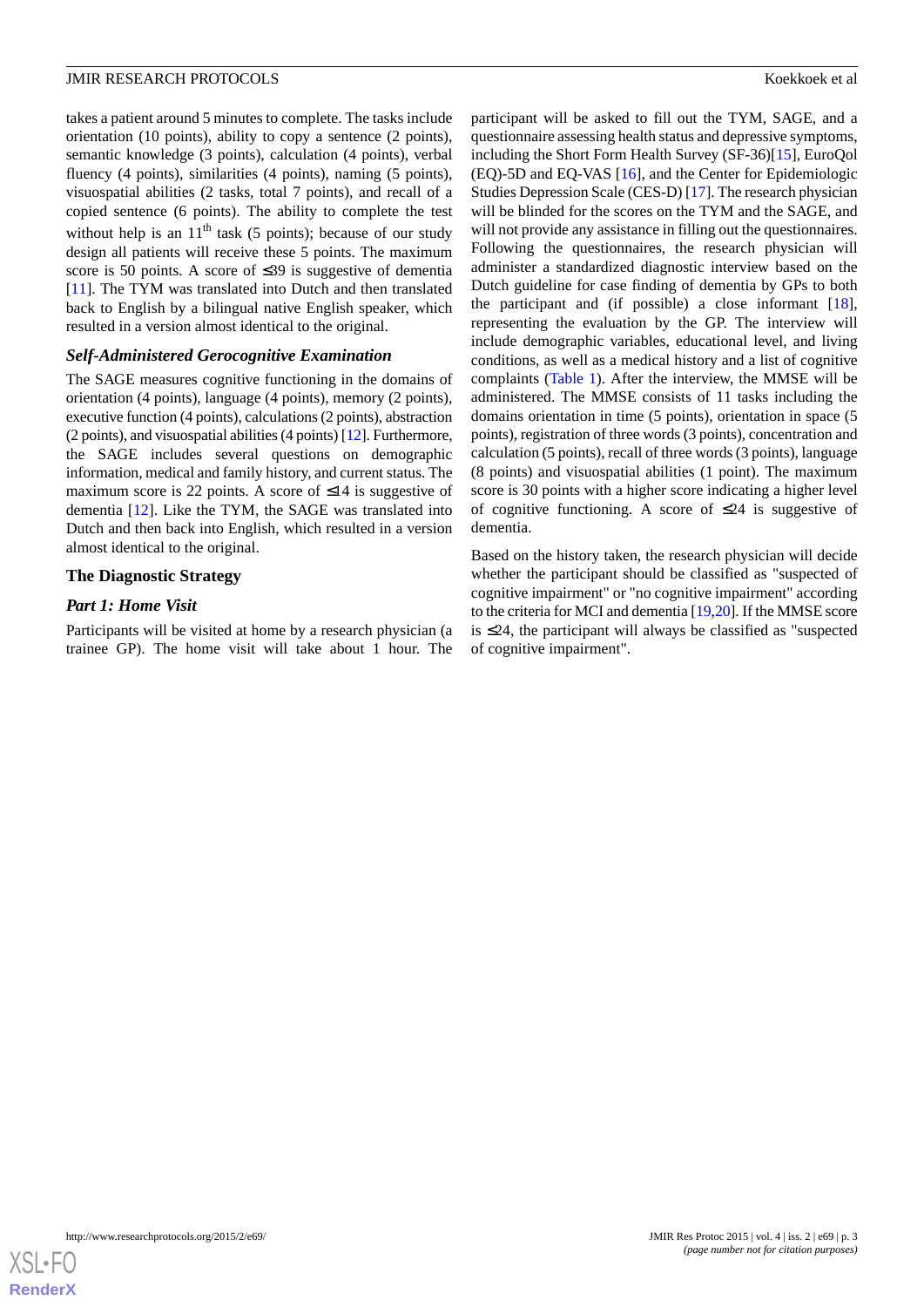#### JMIR RESEARCH PROTOCOLS Koekkoek et al

<span id="page-3-0"></span>**Table 1.** List of questions about acquired cognitive symptoms for the participant and informant.

| Questions                                                                   | Patient <sup>a</sup> | Informant <sup>a</sup> |
|-----------------------------------------------------------------------------|----------------------|------------------------|
| Do you have memory problems?                                                |                      |                        |
| Do other people think you are forgetful?                                    |                      |                        |
| Do you forget names of relatives or peers?                                  |                      |                        |
| Do you often lose things?                                                   |                      |                        |
| Do you have to write more things down to remember it than you were used to? |                      |                        |
| Are there activities you stopped doing in the past five years (and why)?    |                      |                        |
| Do you visit friends or family less often?                                  |                      |                        |
| How does cooking, grocery shopping and the household go?                    |                      |                        |
| Do you have trouble managing your finances?                                 |                      |                        |
| Do you have trouble driving a car or using public transport?                |                      |                        |
| Do you need help getting dressed?                                           |                      |                        |
| Do you sometimes forget what month or year it is?                           |                      |                        |
| Can you independently manage your medication?                               |                      |                        |
| Can you follow the news in the paper or on television?                      |                      |                        |
| Do you have problems with walking or holding your balance?                  |                      |                        |
| Did you lose weight unintentionally in the past years?                      |                      |                        |
| Has your smell or taste changed in the past years?                          |                      |                        |
| Are you depressive?                                                         |                      |                        |
| Can you still have pleasure in things?                                      |                      |                        |
| Do you have problems with hearing or vision?                                |                      |                        |
| The following 3 questions to be completed by the informant                  |                      |                        |
| Do you think his/her personality has changed?                               |                      |                        |
| Did you take over tasks from the participant (and why)?                     |                      |                        |
| Does he/she repeat things often?                                            |                      |                        |
| <b>Observational points</b>                                                 | Yes                  | N <sub>0</sub>         |
| Inability to find the correct words                                         |                      |                        |
| Many repetitions or hesitations                                             |                      |                        |
| Often does not understand the question                                      |                      |                        |
| Head turning sign                                                           |                      |                        |
| Inconsistencies or confabulation                                            |                      |                        |
| Poor grooming                                                               |                      |                        |

<sup>a</sup>input fields to be filled in with the answers

#### *Part 2: Selection Criteria for Memory Clinic Visit*

After the home visit, an independent physician, not involved in the home visit or in the memory clinic, will determine whether the participant will be selected for a visit to the memory clinic of the University Medical Centre Utrecht. To minimize the influence of the increasing experience of the research physician because of the growing number of home visits during the study period, the research physician who visited the participant at home will not be informed about the results of the memory

clinic. The following 3 criteria will be used to decide whether a participant will be invited to the memory clinic (1) a classification of "suspected of cognitive impairment" by the research physician, (2) a score of ≤39 on the TYM, and (3) a score of ≤14 on the SAGE. When a participant scores positive on one of these criteria, the participant will be invited to the memory clinic. In addition, a random sample of 15% (65/435) of participants with negative scores on all 3 criteria will be invited to the memory clinic (see sample calculation below and [Figure 1](#page-4-0)).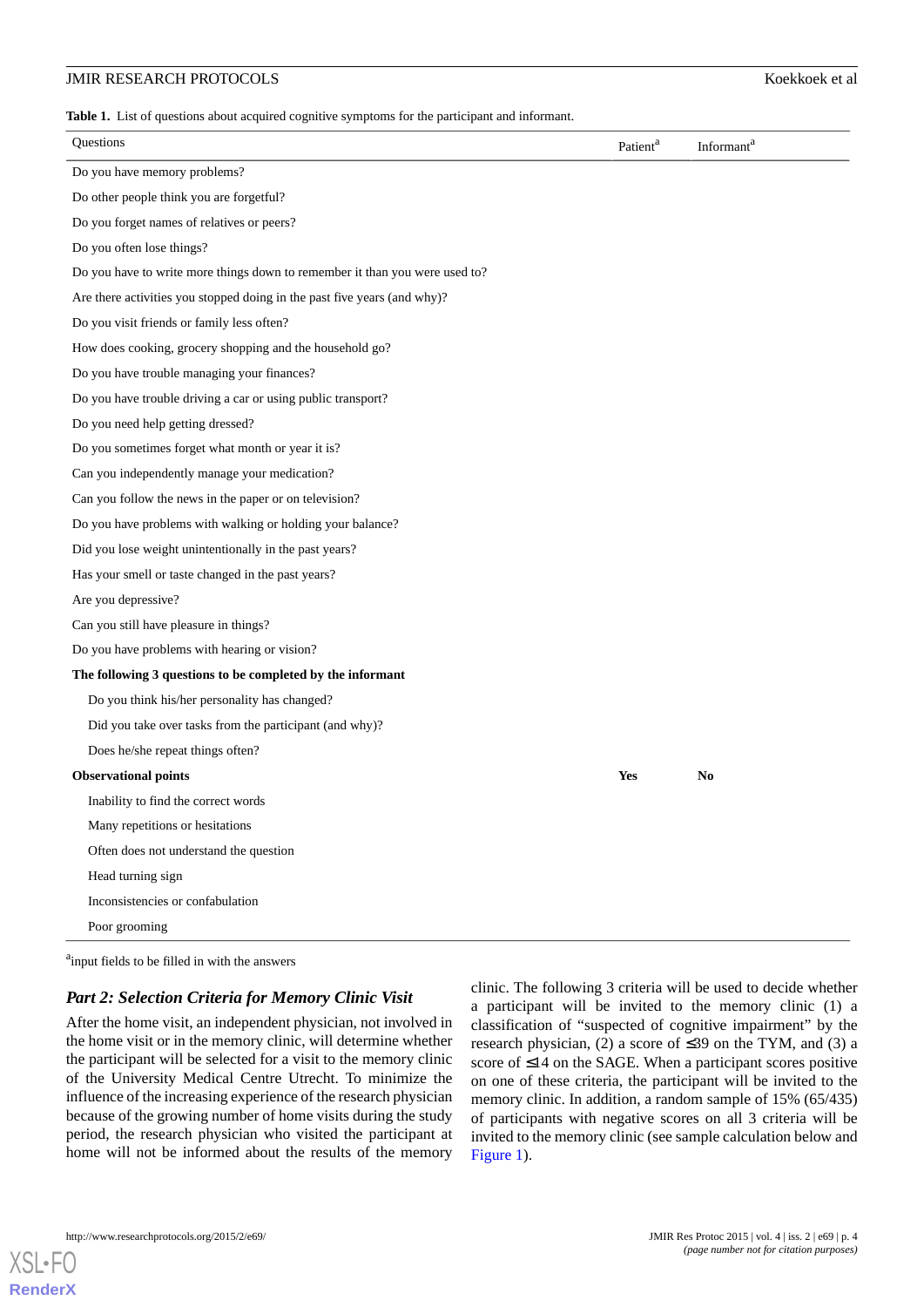<span id="page-4-0"></span>**Figure 1.** Study flowchart.



#### *Part 3: Memory Clinic Visit*

All professionals involved in the memory clinic will be blinded to the results of the TYM and SAGE. The visit to the memory clinic will take half a day and will consist of a standardized memory clinic workup.

#### **Medical Examination**

Participants will be examined by a (trainee) neurologist who will perform a diagnostic interview and a neurological examination, administer the Cambridge Cognitive Examination (CAMCOG) [[21\]](#page-8-15), and measure body weight, height, and blood pressure. Body mass index (BMI) will also be calculated. In addition, the Disability Assessment for Dementia (DAD) [\[22](#page-8-16)] and the Neuropsychiatric Inventory (NPI) [[23\]](#page-8-17) will be administered to a caregiver to measure functional abilities of daily living and to assess the presence of neuropsychiatric symptoms.

#### **Neuropsychological Assessment**

A neuropsychologist will administer a 90-minute standardized neuropsychological assessment examining memory, information processing speed, attention and executive functioning, and visuoconstruction. The division in cognitive domains will be made a priori, according to standard neuropsychological practice and cognitive theory [\[24](#page-8-18)]. The domain "memory" will be assessed by the subtest Digit Span of the Wechsler Adult Intelligence Scale -Third edition (WAIS-III) , the Rey Auditory

```
http://www.researchprotocols.org/2015/2/e69/ JMIR Res Protoc 2015 | vol. 4 | iss. 2 | e69 | p. 5
```
[XSL](http://www.w3.org/Style/XSL)•FO **[RenderX](http://www.renderx.com/)**

Verbal Learning Test (RAVL), and the delayed recall of the Rey-Osterrieth Complex Figure Test (ROCF). The domain "information processing speed" will be assessed by the trail-making test (part A), the Stroop Color-Word Test (parts 1 and 2), and the subtest symbol digit substitution of the WAIS-III. The domain "attention and executive function" will be assessed by the trail-making test (part B; ratio score), the Stroop color-word test (part 3; ratio score), the visual elevator test, a letter fluency test using the letters 'N' and 'A', and category fluency (animal naming). The domain "visuoconstruction" will be assessed by the copy trial of the ROCF, the Judgment of Line Orientation (JLO), and the *Visual Object and Space Perception Battery* (VOSP). Furthermore, the premorbid level of intelligence (intelligence quotient (IQ)) will be estimated by the Dutch version of the National Adult Reading Test (NART). Educational level will be recorded in seven categories and subsequently translated into years of education. Frailty will be examined with the Short Physical Performance Battery (SPPB).

## **Additional Examinations**

MRI data will be acquired on a Philips 3.0 Tesla scanner using a standardized protocol and consisting of a T2-weighted scan (48 continuous slices, reconstructed voxel size:  $0.99 \times 0.99 \times$  $3.00 \text{ mm}^3$ ), a  $3D \text{ T1}$  scan (192 continuous slices, reconstructed voxel size:  $1.00 \times 1.00 \times 1.00$  mm<sup>3</sup>), a fluid attenuated inversion recovery (FLAIR) scan (48 continuous slices, reconstructed voxel size:  $0.96 \times 0.95 \times 3 \text{mm}^3$ ), and diffusion-weighted MRI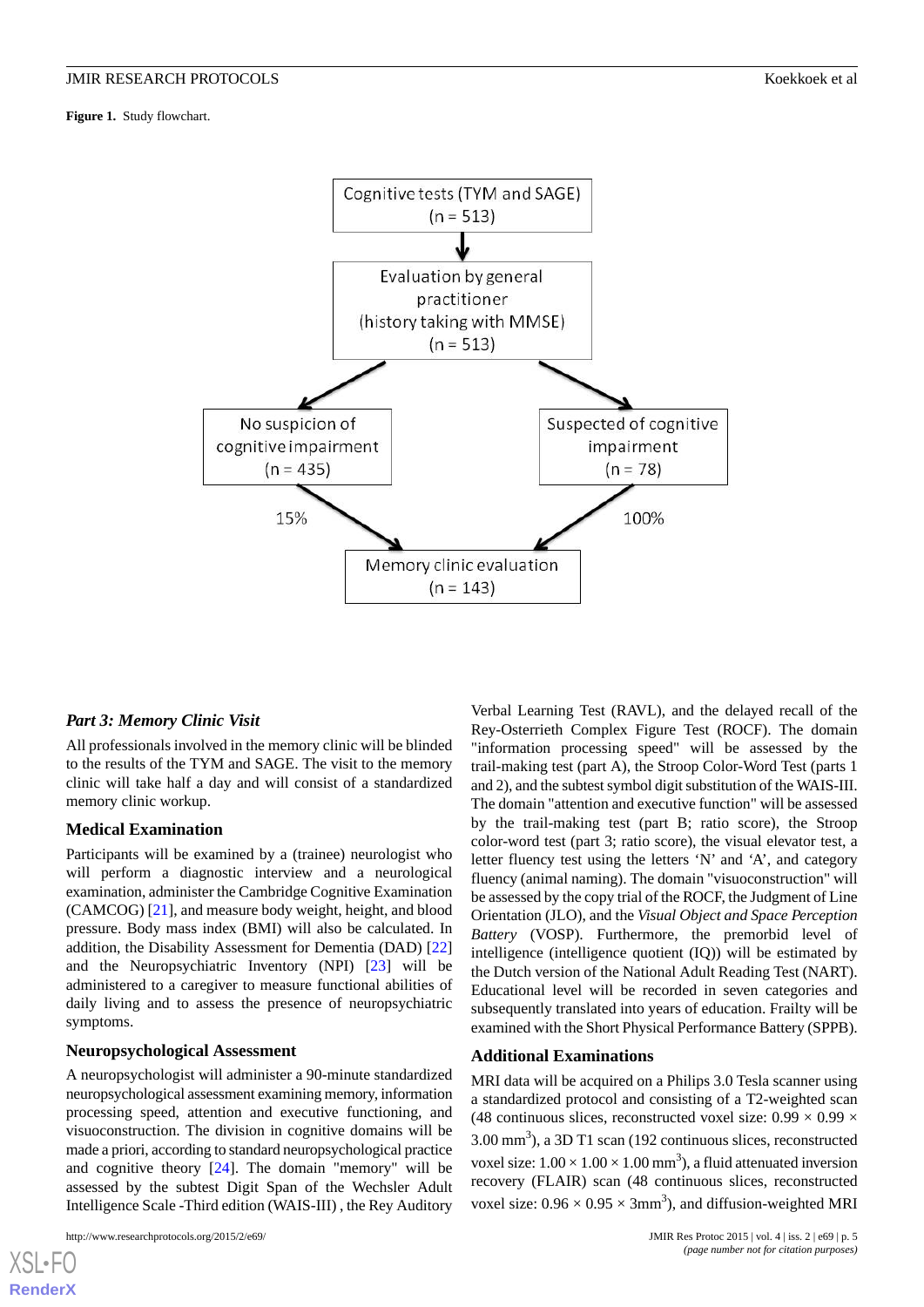data using a single-shot spin echo planar imaging sequence (48 contiguous slices, acquired isotropic voxel size 2.50 mm, 45 isotropically distributed diffusion-sensitizing gradients with a b value of 1200 s/mm<sup>2</sup>, and one b=0 s/mm<sup>2</sup>).

Venous blood samples will be drawn to determine non-fasting blood glucose, HbA1c, blood count, lipid-levels (HDL, LDL, total cholesterol, triglycerides), thyroid function, liver functions, and kidney function.

#### **Cognitive Impairment Diagnosis**

Within two weeks of the visit to the memory clinic, a multidisciplinary team meeting will be planned with a neurologist, the neurology resident, and the neuropsychologist to establish the diagnosis. Cognitive impairment ( ie, MCI or dementia) is our primary outcome. For the diagnosis of dementia, the DSM-IV criteria will be used [[19\]](#page-8-13). In short, dementia will be defined as memory impairment and impairment in at least one other cognitive domain, including aphasia, apraxia, agnosia, and executive functioning, that significantly affects social or occupational functioning compared to the previous level of functioning, and that is not caused by a delirium. MCI will be diagnosed according to the criteria by Winblad et al, and defined as not normal, not demented, with cognitive complaints that can be objectified by a neuropsychological assessment and/or evidence of decline over time, and preserved basic activities of daily living [[20\]](#page-8-14). In addition, the presumed etiology of dementia will be specified (eg, Alzheimer's disease).

<span id="page-5-0"></span>Guided by the diagnosis, tailored treatment advice will be given to the participants' GP regarding management of the diabetes treatment and cognitive impairment. Advice for the diabetes treatment will consist of re-evaluation of the proper glycemic target and the risk of insulin treatment. As well, advice evaluating the need for extra support for participants unable to

**Textbox 1.** Follow-up questions for the general practitioner (GP).

- 1. Did the result come as a surprise to you or did you expect it? And why?
- 2. Do you agree with the result of the memory clinic? And why?
- 3. Did you adjust your diabetes treatment or management because of the results? And why?
- 4. Did the results have consequences for your overall medical treatment of the patient? And why?

#### **Statistical Analysis**

The diagnosis of cognitive impairment (MCI or dementia) at the memory clinic will be used as the reference standard. To address the first two objectives, participants will be classified as true positive, false positive, false negative, or true negative separately for the evaluation by the GP, TYM, and SAGE.

Not all of the patients in our study will receive the reference standard, which could lead to partial verification bias [[25\]](#page-8-19). However, if only patients with the reference standard were included in the analysis (complete case analyses), the results would be biased because the selection of the patients with the reference standard will not be at random [[25\]](#page-8-19). A reliable method to reduce this bias is to impute the reference standard [[25\]](#page-8-19). A

 $XS$ -FO **[RenderX](http://www.renderx.com/)** meet treatment goals or in need of tools, for example a memory aid for appointments or medication, will be provided.

#### **After the Diagnosis**

The results of the visit to the memory clinic and the treatment advice will be sent to the GPs who will discuss the results with the participant. Subsequently, the GP and the participant will decide together what actions will be taken. Further support by the memory clinic will be available if considered desirable by the GP and the participant.

#### **Follow-Up**

Following the home visit (6 months), participants will receive a follow-up questionnaire, including the SF-36, EQ-5D, EQ-VAS, and the CES-D to evaluate the course of their health status, quality of life, and depressive symptoms. A questionnaire asking whether and how many hypoglycemic events, visits to emergency services, and hospital admissions they experienced will also be included. In addition, participants will be asked whether they regret their participation in the study and whether they would again participate in the study. A second follow-up questionnaire with the same questions will be sent after 24 months.

After the home visit (6 months), the medical records of the participants will be examined to obtain information on the medical history, values of recent diabetes controls (HbA1c, lipids, creatinine, weight, height, blood pressure), complications (hypo- or hyperglycemic events), and visits to emergency services and hospital admissions in the year before and six months after participation in the study.

To further assess the impact of the study on participants' treatment, GPs of participants that attended the memory clinic will receive a questionnaire 6 months after the evaluation at the memory clinic to assess whether the study led to new insights and whether it changed their treatment plan [\(Textbox 1](#page-5-0)).

cognitive impairment diagnosis (yes or no) in the memory clinic will, therefore, be imputed for patients who did not attend the memory clinic. Imputed databases (N=10) will be generated with the predictors TYM, SAGE, MMSE, GP evaluation, as well as age, gender, educational level, living situation, and score on the domain mobility of the EQ-5D. The latter two are chosen because they can influence why some patients did not attend the memory clinic. With these imputed numbers, the sensitivity, specificity, positive predictive value (PPV), and negative predictive value (NPV) will be calculated.

The extent to which the cognitive tests and the evaluation by the GP discriminate between participants with and without cognitive impairment will be determined by the area under the receiver operating characteristic (ROC) curve. Next, the optimal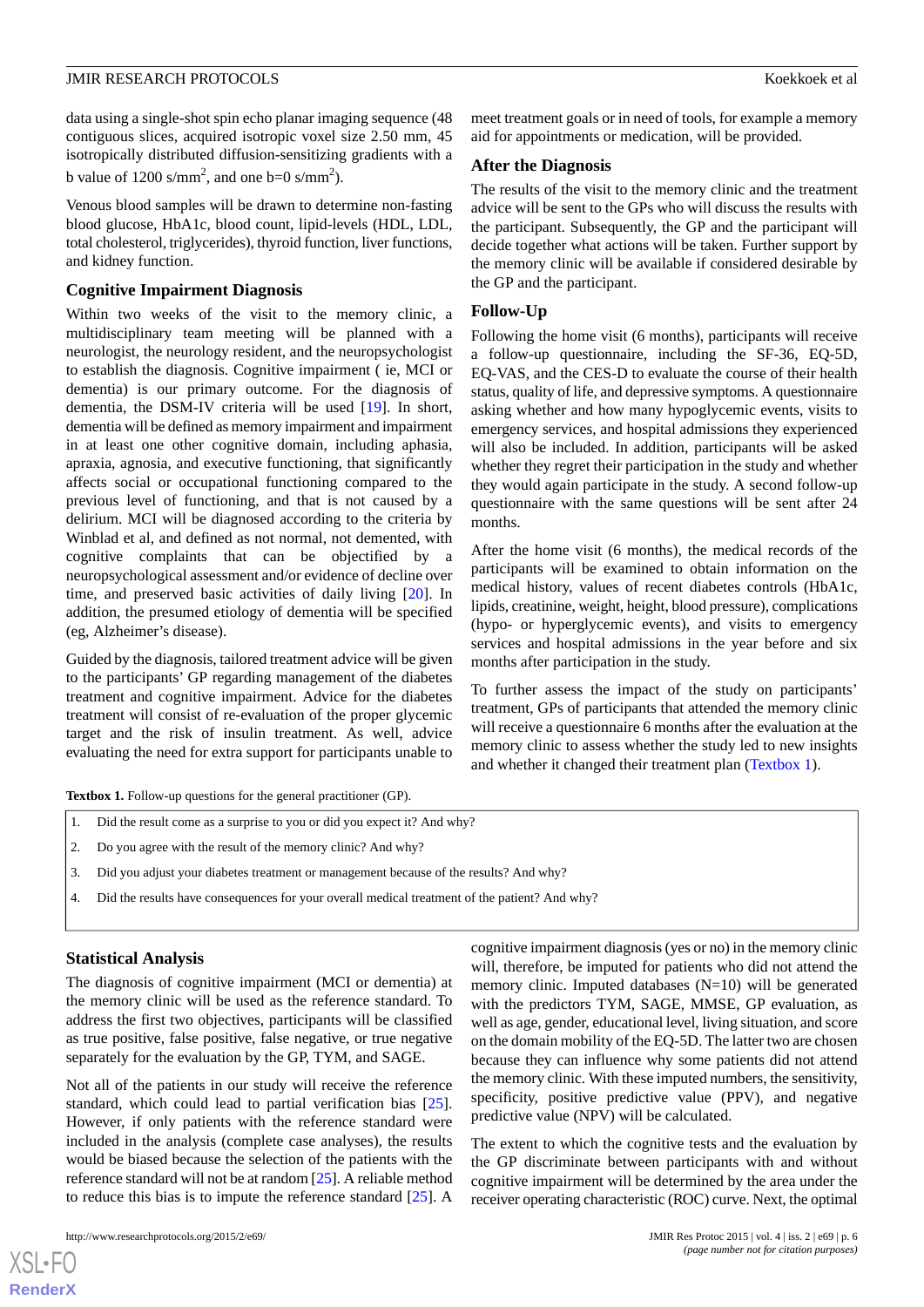#### JMIR RESEARCH PROTOCOLS Koekkoek et al

cutoff values of the tests for this population will be determined according to the best combination of corresponding sensitivity and specificity assessed with the Youden index. The Youden index measures the effectiveness of a diagnostic marker and enables the selection of an optimal cutoff point [\[26](#page-8-20)]. By means of the ROC curve and the best combination of diagnostic values, the optimal instrument will be selected.

For assessing the accuracy and efficiency of the diagnostic procedure (ie, the cognitive test combined with history taking; objective 3) the results of the best cognitive test and the evaluation by the GP will be combined. This should reflect the future implementation of the stepped diagnostic procedure, in which a GP will only evaluate those patients with a positive test result. Participants will be categorized in the "test positive" group when both the best cognitive test and the evaluation by the GP are positive. This combination will likely have a higher PPV than the cognitive test or the evaluation by the GP alone, leading to a more efficient diagnostic procedure. The added value of the GP's evaluation will be assessed by calculating the adjusted ROC curve and the net reclassification index [[27\]](#page-8-21).

The fourth objective of this study will be addressed by comparing the difference in health status and depressive symptoms between those with and without a diagnosis of cognitive impairment, both at baseline and at the 6- and 24-month follow-up, taking into account potential baseline differences of relevant parameters. In addition, we will describe the changes that were made in diabetes care by comparing the diabetes management before and after study participation (ie, changes in treatment, number of hypo- or hyperglycemic events, emergency and hospital visits).

#### **Sample Size Calculation**

For our sample size calculations, we assumed a prevalence of undiagnosed cognitive impairment of 8%. Since little quantitative information is available on the prevalence of undiagnosed cognitive impairment, we based this assumption on four considerations. The first assumption is the prevalence of dementia in the Dutch population >65 years of age is around 16% [\[28](#page-8-22)].The prevalence of cognitive impairment will be even higher if MCI is also considered. The second is that around half of all patients with cognitive impairment are undiagnosed. The third is the prevalence of cognitive impairment is higher in people with diabetes. And the fourth is the oldest old, in whom dementia prevalence is highest, are least likely to participate in research projects.

In previous research in adults aged ≥59 years recruited from geriatric and memory clinics and facilities for seniors, the SAGE had a PPV of 64%, a NPV of 95%, a sensitivity of 79%, and a specificity of 95% with regard to diagnosing cognitive impairment [\[12](#page-8-6)]. In a memory clinic population, the TYM had a specificity of 95%, a sensitivity of 81%, a PPV of 64%, and a NPV of 98% at a cutoff score of 39 points for Alzheimer's disease. In our view, a new cognitive test should have a PPV comparable with that of the most commonly used instrument, the MMSE, which has a PPV of 53.6% for the diagnosis of dementia in primary care [\[29](#page-8-23)]. Therefore, for our sample size calculation, we set the lower margin for the estimated PPV at 53% (ie, 11% below the previously established PPV of 64%).

```
http://www.researchprotocols.org/2015/2/e69/ JMIR Res Protoc 2015 | vol. 4 | iss. 2 | e69 | p. 7
```
With this margin and an alpha of 5% and one-sided testing (we are only interested in the lowest 5% of cognitive scores), 52 participants with a positive test result  $(0.11=$  $1.65*\sqrt{(0.64*(1-0.64)/n)}$  are needed to have reliable, interpretable results. To achieve this number of test positive participants, given an assumed prevalence of 8% and a sensitivity of 79%, 513 participants are required. Given the test features of the TYM, this sample size should also be sufficient to determine the accuracy of the TYM. As participants will be referred to the memory clinic based on the results of all 3 tests (TYM, SAGE, and evaluation by the GP), and the results of the tests will probably not completely overlap, the group "suspected of cognitive impairment" will be larger than the group that will be tested positive on the SAGE alone. We estimate that the former group will be 50% larger than the SAGE-positive group (ie, 78 people are estimated to be in the group "suspected of cognitive impairment"). All these 78 participants will be invited to attend the memory clinic in order to establish the true and false positive rates of each of the tests. In addition, a sample (14.9%, 65/435) of the participants in which all 3 tests are negative (the screen-negatives) will be invited to the memory clinic to establish the true and false negative rates of each test. Hence, 143 participants in total will be evaluated at the memory clinic ([Figure 1](#page-4-0)).

Because of uncertainty on the actual prevalence of undiagnosed cognitive impairment in our cohort, an interim analysis is planned after the inclusion of 80 participants. During this interim analysis, only the proportion of participants classified as "suspected of cognitive impairment" will be checked without unblinding the test scores or the findings at the memory clinic. If the proportion deviates significantly from our assumptions we will adjust the sample size of the study population accordingly.

#### **Regulation Statement**

This study will be conducted according to the principles of the declaration of Helsinki and in accordance with the Dutch law on Medical Research Involving Human Subjects Act (WMO).

#### **Ethics Committee Approval**

The cognitive impairment in diabetes (Cog-ID) study was approved by the medical ethics committee of the University Medical Centre Utrecht, the Netherlands. Written informed consent will be obtained from all participants.

# *Results*

Funding was obtained through the EFSD/Lilly Mental Health and Diabetes Program in 2012. Participant enrolment started in August, 2012. All study-related activities will be completed in September, 2016. The first results are expected to be published in 2015.

# *Discussion*

This cognitive impairment in diabetes (Cog-ID) study will provide a stepped diagnostic procedure to identify patients with type 2 diabetes and undiagnosed cognitive impairment, which can be readily implemented in daily practice. This is essential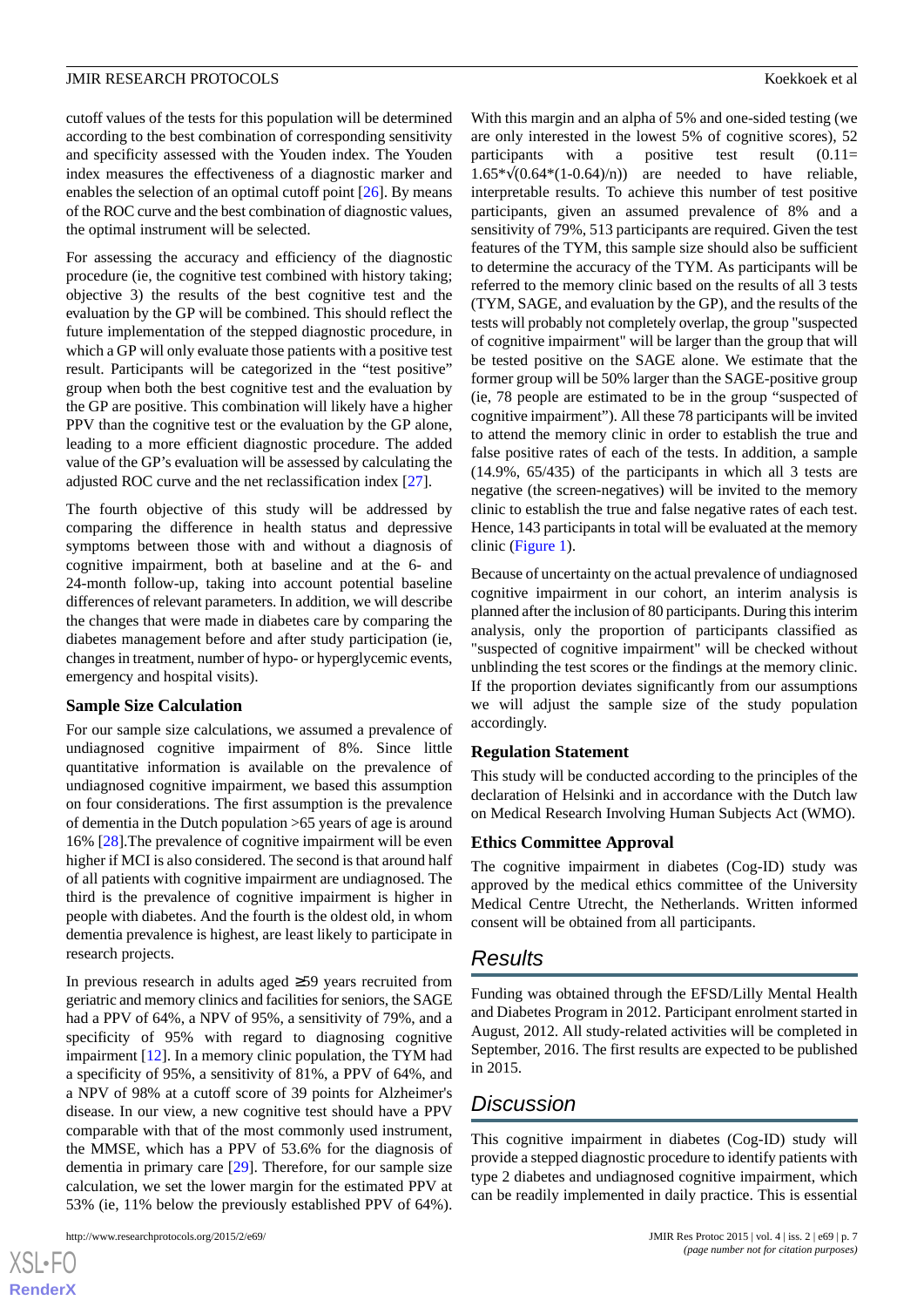to improve the care for this vulnerable patient group. We will have information on the diagnostic accuracy of two new cognitive tests, the TYM and the SAGE, and whether these tests can be used in a diagnostic procedure (ie, combining a cognitive test with history taking by a GP) to detect cognitive impairment in primary care. In addition, we will collect observational data on the impact of such diagnostic procedures on several aspects of patients' lives (health status, depressive symptoms, complications, and diabetes treatment) after 6 and 24 months. Physicians often assume that informing the patient about a diagnosis of cognitive impairment will negatively influence their health status, quality of life, and depressive symptoms [[30\]](#page-9-0). However, one could also argue that undiagnosed cognitive impairment might cause a reduced quality of life and depressive symptoms, because it is likely to impact patients. If these aspects of patients' lives are affected by undiagnosed cognitive impairment, and could be ameliorated by informing the patient, then the tailoring and possibly the adjustment of treatment and/or organizing support could be another argument as to the importance of detecting cognitive impairment at an early stage.

A potential bias in diagnostic studies in which not all patients receive the reference standard is partial verification bias [[25\]](#page-8-19). However, we will try to reduce this verification bias by imputing the reference standard in participants that do not visit the memory clinic. This method has been shown to give reliable estimates of missing reference data [[25\]](#page-8-19).

With the information from this study, we can advise GPs on how to assess cognitive functioning in their patients so they can adjust diabetes treatment to the preserved capacities of their patients, as advocated by the American Diabetes Association, and consequently might prevent treatment-related complications. In addition, the results will form a base for future discussions on whether the early recognition of cognitive impairment in patients with type 2 diabetes with a case-finding strategy is desirable.

## **Acknowledgments**

Funding has been received from the EFSD/Lilly Mental Health and Diabetes program of the European Federation for the Study of Diabetes (EFSD). We thank Dr. Brown for the permission to translate and use the Test Your Memory and we thank Dr. Scharre and Ohio State University for the permission to translate and use the Self-Administered Gerocognitive Examination.

## **Authors' Contributions**

PSK, GJB, LJK, and GEHM designed the study. PSK coordinates the study. PSK, JJ, and MK manage the study and data collection. PSK, JJ, MK, GJB, and EvdB are involved in data collection. PSK wrote the first manuscript. All authors read, commented, and approved the final draft of this manuscript.

#### **Conflicts of Interest**

None declared.

# **Multimedia Appendix 1**

Confirmation of grant approval.

[[PDF File \(Adobe PDF File\), 38KB-Multimedia Appendix 1](https://jmir.org/api/download?alt_name=resprot_v4i2e69_app1.pdf&filename=21f22178c92518f700ca318ea0573b3b.pdf)]

# **Multimedia Appendix 2**

<span id="page-7-0"></span>Confirmation of ethical approval.

<span id="page-7-1"></span>[[PDF File \(Adobe PDF File\), 46KB-Multimedia Appendix 2](https://jmir.org/api/download?alt_name=resprot_v4i2e69_app2.pdf&filename=cab097a16e06e23c425f428afaa8bd10.pdf)]

#### **References**

- <span id="page-7-2"></span>1. Biessels GJ, Staekenborg S, Brunner E, Brayne C, Scheltens P. Risk of dementia in diabetes mellitus: a systematic review. Lancet Neurol 2006 Jan;5(1):64-74. [doi: [10.1016/S1474-4422\(05\)70284-2](http://dx.doi.org/10.1016/S1474-4422(05)70284-2)] [Medline: [16361024](http://www.ncbi.nlm.nih.gov/entrez/query.fcgi?cmd=Retrieve&db=PubMed&list_uids=16361024&dopt=Abstract)]
- <span id="page-7-3"></span>2. Cheng G, Huang C, Deng H, Wang H. Diabetes as a risk factor for dementia and mild cognitive impairment: a meta-analysis of longitudinal studies. Intern Med J 2012 May;42(5):484-491. [doi: [10.1111/j.1445-5994.2012.02758.x\]](http://dx.doi.org/10.1111/j.1445-5994.2012.02758.x) [Medline: [22372522](http://www.ncbi.nlm.nih.gov/entrez/query.fcgi?cmd=Retrieve&db=PubMed&list_uids=22372522&dopt=Abstract)]
- <span id="page-7-4"></span>3. Bamford C, Eccles M, Steen N, Robinson L. Can primary care record review facilitate earlier diagnosis of dementia? Fam Pract 2007 Apr; 24(2): 108-116 [\[FREE Full text](http://fampra.oxfordjournals.org/cgi/pmidlookup?view=long&pmid=17237496)] [doi: [10.1093/fampra/cml068\]](http://dx.doi.org/10.1093/fampra/cml068) [Medline: [17237496\]](http://www.ncbi.nlm.nih.gov/entrez/query.fcgi?cmd=Retrieve&db=PubMed&list_uids=17237496&dopt=Abstract)
- 4. Boustani M, Callahan CM, Unverzagt FW, Austrom MG, Perkins AJ, Fultz BA, et al. Implementing a screening and diagnosis program for dementia in primary care. J Gen Intern Med 2005 Jul;20(7):572-577 [[FREE Full text](http://europepmc.org/abstract/MED/16050849)] [doi: [10.1111/j.1525-1497.2005.0126.x\]](http://dx.doi.org/10.1111/j.1525-1497.2005.0126.x) [Medline: [16050849\]](http://www.ncbi.nlm.nih.gov/entrez/query.fcgi?cmd=Retrieve&db=PubMed&list_uids=16050849&dopt=Abstract)
- 5. Bruce DG, Davis WA, Casey GP, Clarnette RM, Brown SGA, Jacobs IG, et al. Severe hypoglycaemia and cognitive impairment in older patients with diabetes: the Fremantle Diabetes Study. Diabetologia 2009 Sep;52(9):1808-1815. [doi: [10.1007/s00125-009-1437-1\]](http://dx.doi.org/10.1007/s00125-009-1437-1) [Medline: [19575177](http://www.ncbi.nlm.nih.gov/entrez/query.fcgi?cmd=Retrieve&db=PubMed&list_uids=19575177&dopt=Abstract)]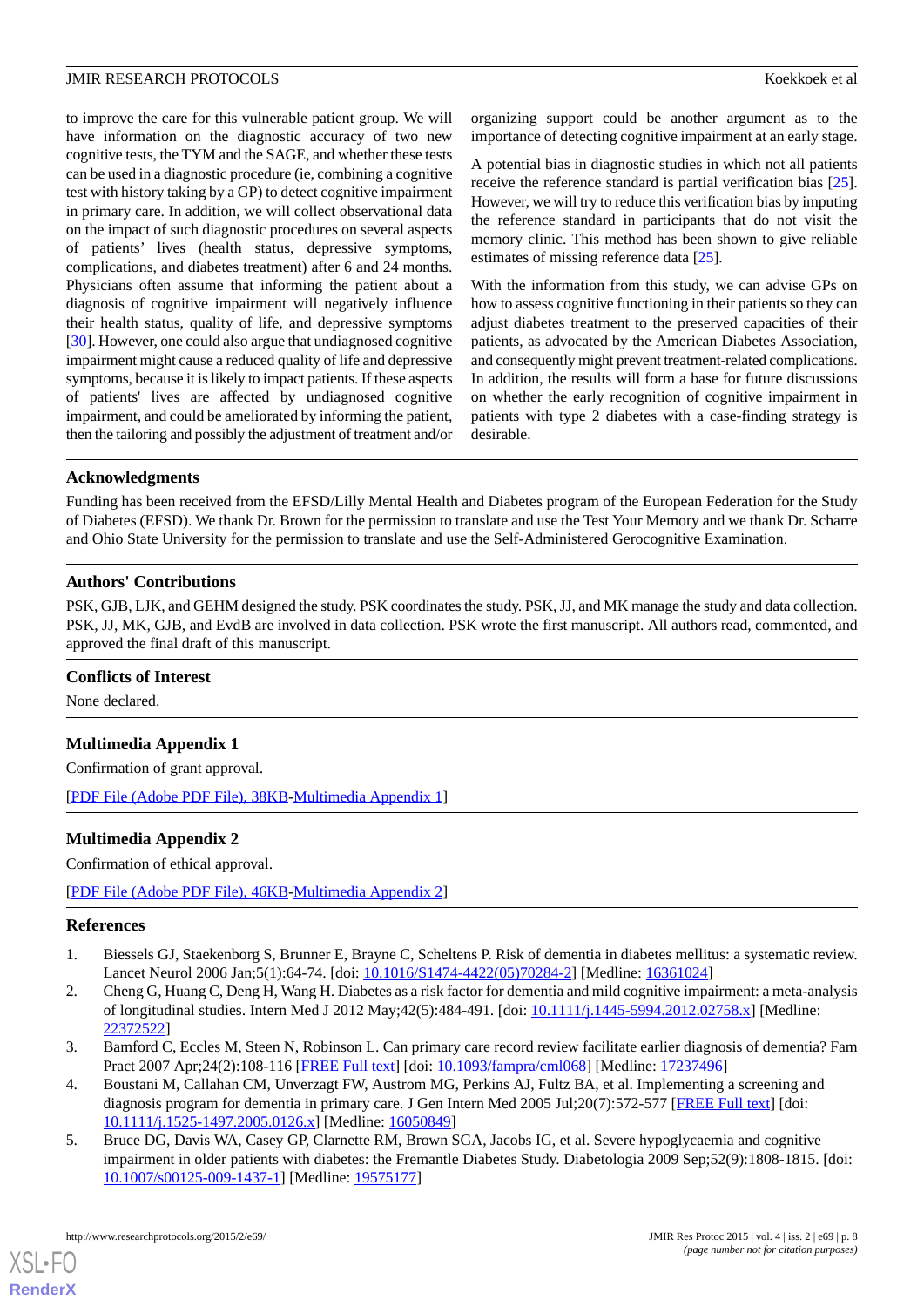## JMIR RESEARCH PROTOCOLS Koekkoek et al

- <span id="page-8-0"></span>6. Punthakee Z, Miller ME, Launer LJ, Williamson JD, Lazar RM, Cukierman-Yaffee T, ACCORD Group of Investigators, et al. Poor cognitive function and risk of severe hypoglycemia in type 2 diabetes: post hoc epidemiologic analysis of the ACCORD trial. Diabetes Care 2012 Apr;35(4):787-793 [[FREE Full text](http://europepmc.org/abstract/MED/22374637)] [doi: [10.2337/dc11-1855](http://dx.doi.org/10.2337/dc11-1855)] [Medline: [22374637](http://www.ncbi.nlm.nih.gov/entrez/query.fcgi?cmd=Retrieve&db=PubMed&list_uids=22374637&dopt=Abstract)]
- <span id="page-8-1"></span>7. Okura T, Heisler M, Langa KM. Association between cognitive function and social support with glycemic control in adults with diabetes mellitus. J Am Geriatr Soc 2009 Oct;57(10):1816-1824 [[FREE Full text](http://europepmc.org/abstract/MED/19682129)] [doi: [10.1111/j.1532-5415.2009.02431.x\]](http://dx.doi.org/10.1111/j.1532-5415.2009.02431.x) [Medline: [19682129\]](http://www.ncbi.nlm.nih.gov/entrez/query.fcgi?cmd=Retrieve&db=PubMed&list_uids=19682129&dopt=Abstract)
- <span id="page-8-2"></span>8. Sinclair AJ, Hillson R, Bayer AJ, National Expert Working Group. Diabetes and dementia in older people: a Best Clinical Practice Statement by a multidisciplinary National Expert Working Group. Diabet Med 2014 Sep;31(9):1024-1031. [doi: [10.1111/dme.12467](http://dx.doi.org/10.1111/dme.12467)] [Medline: [25131194](http://www.ncbi.nlm.nih.gov/entrez/query.fcgi?cmd=Retrieve&db=PubMed&list_uids=25131194&dopt=Abstract)]
- <span id="page-8-4"></span><span id="page-8-3"></span>9. American Diabetes Association. Standards of medical care in diabetes--2013. Diabetes Care 2013 Jan;36 Suppl 1:S11-S66 [[FREE Full text](http://europepmc.org/abstract/MED/23264422)] [doi: [10.2337/dc13-S011](http://dx.doi.org/10.2337/dc13-S011)] [Medline: [23264422\]](http://www.ncbi.nlm.nih.gov/entrez/query.fcgi?cmd=Retrieve&db=PubMed&list_uids=23264422&dopt=Abstract)
- <span id="page-8-5"></span>10. Hachinski V, Iadecola C, Petersen RC, Breteler MM, Nyenhuis DL, Black SE, et al. National Institute of Neurological Disorders and Stroke-Canadian Stroke Network vascular cognitive impairment harmonization standards. Stroke 2006 Sep;37(9):2220-2241 [[FREE Full text](http://stroke.ahajournals.org/cgi/pmidlookup?view=long&pmid=16917086)] [doi: [10.1161/01.STR.0000237236.88823.47](http://dx.doi.org/10.1161/01.STR.0000237236.88823.47)] [Medline: [16917086\]](http://www.ncbi.nlm.nih.gov/entrez/query.fcgi?cmd=Retrieve&db=PubMed&list_uids=16917086&dopt=Abstract)
- <span id="page-8-6"></span>11. Brown J, Pengas G, Dawson K, Brown LA, Clatworthy P. Self administered cognitive screening test (TYM) for detection of Alzheimer's disease: cross sectional study. BMJ 2009;338:b2030 [\[FREE Full text\]](http://www.bmj.com/cgi/pmidlookup?view=long&pmid=19509424) [Medline: [19509424\]](http://www.ncbi.nlm.nih.gov/entrez/query.fcgi?cmd=Retrieve&db=PubMed&list_uids=19509424&dopt=Abstract)
- <span id="page-8-7"></span>12. Scharre DW, Chang SI, Murden RA, Lamb J, Beversdorf DQ, Kataki M, et al. Self-administered Gerocognitive Examination (SAGE): a brief cognitive assessment Instrument for mild cognitive impairment (MCI) and early dementia. Alzheimer Dis Assoc Disord 2010;24(1):64-71. [doi: [10.1097/WAD.0b013e3181b03277](http://dx.doi.org/10.1097/WAD.0b013e3181b03277)] [Medline: [20220323\]](http://www.ncbi.nlm.nih.gov/entrez/query.fcgi?cmd=Retrieve&db=PubMed&list_uids=20220323&dopt=Abstract)
- <span id="page-8-8"></span>13. Koekkoek PS, Rutten GEHM, van den Berg E, van Sonsbeek S, Gorter KJ, Kappelle LJ, et al. The "Test Your Memory" test performs better than the MMSE in a population without known cognitive dysfunction. J Neurol Sci 2013 May 15;328(1-2):92-97 [\[FREE Full text\]](http://linkinghub.elsevier.com/retrieve/pii/S0022-510X(13)00109-3) [doi: [10.1016/j.jns.2013.02.028\]](http://dx.doi.org/10.1016/j.jns.2013.02.028) [Medline: [23531478](http://www.ncbi.nlm.nih.gov/entrez/query.fcgi?cmd=Retrieve&db=PubMed&list_uids=23531478&dopt=Abstract)]
- <span id="page-8-9"></span>14. Brunet MD, McCartney M, Heath I, Tomlinson J, Gordon P, Cosgrove J, et al. There is no evidence base for proposed dementia screening. BMJ 2012;345:e8588 [[FREE Full text](http://www.bmj.com.proxy.library.uu.nl/content/345/bmj.e8588?tab=metrics)] [Medline: [23271709\]](http://www.ncbi.nlm.nih.gov/entrez/query.fcgi?cmd=Retrieve&db=PubMed&list_uids=23271709&dopt=Abstract)
- <span id="page-8-10"></span>15. Aaronson NK, Muller M, Cohen PD, Essink-Bot ML, Fekkes M, Sanderman R, et al. Translation, validation, and norming of the Dutch language version of the SF-36 Health Survey in community and chronic disease populations. J Clin Epidemiol 1998 Nov;51(11):1055-1068. [Medline: [9817123\]](http://www.ncbi.nlm.nih.gov/entrez/query.fcgi?cmd=Retrieve&db=PubMed&list_uids=9817123&dopt=Abstract)
- <span id="page-8-12"></span><span id="page-8-11"></span>16. Rabin R, de Charro F. EQ-5D: a measure of health status from the EuroQol Group. Ann Med 2001 Jul;33(5):337-343. [Medline: [11491192](http://www.ncbi.nlm.nih.gov/entrez/query.fcgi?cmd=Retrieve&db=PubMed&list_uids=11491192&dopt=Abstract)]
- 17. Bouma J, Ranchor AV, Sanderman R, van Sonderen E. Measuring symptoms of despression with the CES-D; instructions. Groningen, the Netherlands: Noordelijk Centrum voor Gezondheidsvraagstukken; 1995.
- <span id="page-8-14"></span><span id="page-8-13"></span>18. Luning-Koster M, Perry M, Moll van Charante EP, Vernooij-Dassen M, Wiersma T, Burgers JS. [Summary of Dutch College of General Practitioners' (NHG) practice guideline 'Dementia']. Ned Tijdschr Geneeskd 2012;156(49):A5323. [Medline: [23218033](http://www.ncbi.nlm.nih.gov/entrez/query.fcgi?cmd=Retrieve&db=PubMed&list_uids=23218033&dopt=Abstract)]
- <span id="page-8-15"></span>19. Diagnostic and statistical manual of mental disorders: DSM-IV. Washington, DC: American Psychiatric Association; 2000.
- <span id="page-8-16"></span>20. Winblad B, Palmer K, Kivipelto M, Jelic V, Fratiglioni L, Wahlund LO, et al. Mild cognitive impairment--beyond controversies, towards a consensus: report of the International Working Group on Mild Cognitive Impairment. J Intern Med 2004 Sep;256(3):240-246. [doi: [10.1111/j.1365-2796.2004.01380.x](http://dx.doi.org/10.1111/j.1365-2796.2004.01380.x)] [Medline: [15324367\]](http://www.ncbi.nlm.nih.gov/entrez/query.fcgi?cmd=Retrieve&db=PubMed&list_uids=15324367&dopt=Abstract)
- <span id="page-8-17"></span>21. Roth M, Tym E, Mountjoy CQ, Huppert FA, Hendrie H, Verma S, et al. CAMDEX. A standardised instrument for the diagnosis of mental disorder in the elderly with special reference to the early detection of dementia. Br J Psychiatry 1986 Dec;149:698-709. [Medline: [3790869](http://www.ncbi.nlm.nih.gov/entrez/query.fcgi?cmd=Retrieve&db=PubMed&list_uids=3790869&dopt=Abstract)]
- <span id="page-8-19"></span><span id="page-8-18"></span>22. Gélinas I, Gauthier L, McIntyre M, Gauthier S. Development of a functional measure for persons with Alzheimer's disease: the disability assessment for dementia. Am J Occup Ther 1999;53(5):471-481. [Medline: [10500855](http://www.ncbi.nlm.nih.gov/entrez/query.fcgi?cmd=Retrieve&db=PubMed&list_uids=10500855&dopt=Abstract)]
- <span id="page-8-20"></span>23. Cummings JL, Mega M, Gray K, Rosenberg-Thompson S, Carusi DA, Gornbein J. The Neuropsychiatric Inventory: comprehensive assessment of psychopathology in dementia. Neurology 1994 Dec;44(12):2308-2314. [Medline: [7991117](http://www.ncbi.nlm.nih.gov/entrez/query.fcgi?cmd=Retrieve&db=PubMed&list_uids=7991117&dopt=Abstract)]
- <span id="page-8-21"></span>24. Lezak M, Loring DW, Howieson DB. Neuropsychological assessment. Oxford: Oxford University Press; 2004.
- <span id="page-8-22"></span>25. de Groot JAH, Janssen KJM, Zwinderman AH, Bossuyt PMM, Reitsma JB, Moons KGM. Correcting for partial verification bias: a comparison of methods. Ann Epidemiol 2011 Feb; 21(2): 139-148. [doi: 10.1016/j.annepidem. 2010.10.004] [Medline: [21109454](http://www.ncbi.nlm.nih.gov/entrez/query.fcgi?cmd=Retrieve&db=PubMed&list_uids=21109454&dopt=Abstract)]
- 26. Youden WJ. Index for rating diagnostic tests. Cancer 1950 Jan;3(1):32-35. [Medline: [15405679](http://www.ncbi.nlm.nih.gov/entrez/query.fcgi?cmd=Retrieve&db=PubMed&list_uids=15405679&dopt=Abstract)]
- <span id="page-8-23"></span>27. Pencina MJ, D'Agostino RBS, D'Agostino RBJ, Vasan RS. Evaluating the added predictive ability of a new marker: from area under the ROC curve to reclassification and beyond. Stat Med 2008 Jan 30;27(2):157-72; discussion 207. [doi: [10.1002/sim.2929\]](http://dx.doi.org/10.1002/sim.2929) [Medline: [17569110](http://www.ncbi.nlm.nih.gov/entrez/query.fcgi?cmd=Retrieve&db=PubMed&list_uids=17569110&dopt=Abstract)]
- 28. Poos M, Meijer S. Nationaal Kompas. Bilthoven; 2014 Jun 23. What is the prevalence of dementia and how many people die of it? URL: [http://www.nationaalkompas.nl/gezondheid-en-ziekte/ziekten-en-aandoeningen/psychische-stoornissen/](http://www.nationaalkompas.nl/gezondheid-en-ziekte/ziekten-en-aandoeningen/psychische-stoornissen/dementie/omvang/) [dementie/omvang/](http://www.nationaalkompas.nl/gezondheid-en-ziekte/ziekten-en-aandoeningen/psychische-stoornissen/dementie/omvang/) [accessed 2015-05-27] [[WebCite Cache ID 6YqOjMQ8u\]](http://www.webcitation.org/

                                    6YqOjMQ8u)
- 29. Mitchell AJ. A meta-analysis of the accuracy of the mini-mental state examination in the detection of dementia and mild cognitive impairment. J Psychiatr Res 2009 Jan;43(4):411-431. [doi: [10.1016/j.jpsychires.2008.04.014](http://dx.doi.org/10.1016/j.jpsychires.2008.04.014)] [Medline: [18579155\]](http://www.ncbi.nlm.nih.gov/entrez/query.fcgi?cmd=Retrieve&db=PubMed&list_uids=18579155&dopt=Abstract)